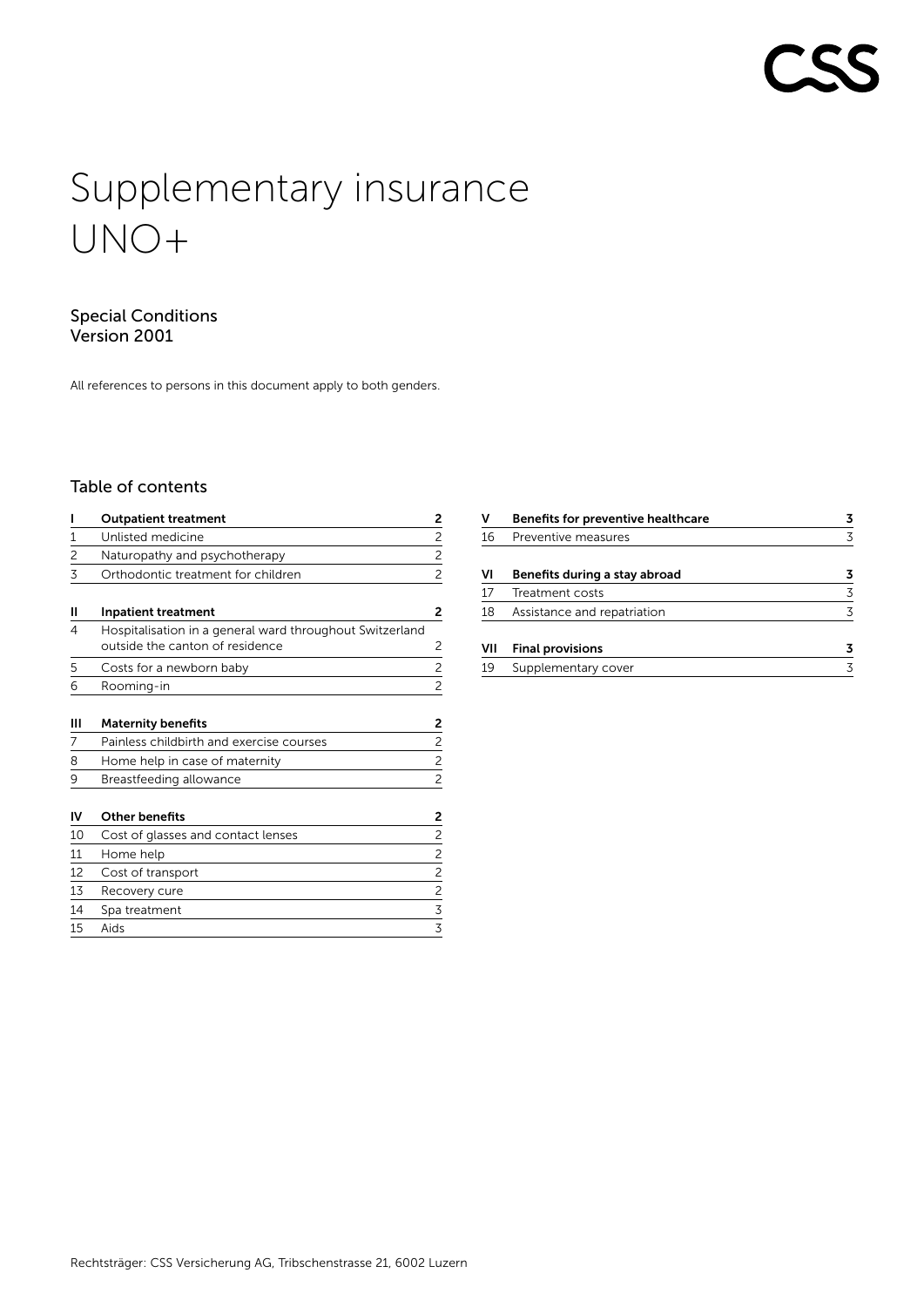# <span id="page-1-0"></span>**Outpatient treatment**

## Art. 1 Unlisted medicine

CSS will reimburse 90 % of the cost of medically prescribed medicine, which is not recognised under the mandatory healthcare insurance in accordance with the KVG, providing the medication in question is registered with SWISSMEDIC and is not mentioned on CSS's list of pharmaceutical preparations to be paid by insured persons.

## Art. 2 Naturopathy and psychotherapy

- 2.1 CSS will reimburse, up to a maximum of CHF 1,000 per calendar year, 90 % of the costs for outpatient therapy administered using natural health methods or on a doctor's prescription by psychotherapists or psychologists who are not medical doctors, on condition that the service provider can prove he has relevant training or is a member of a professional association recognised by CSS.
- 2.2 Cover will be granted for treatment by psychotherapists and psychologists who are not medical doctors on condition that these service providers are not accredited under the mandatory healthcare insurance in accordance with the KVG.

## Art. 3 Orthodontic treatment for children

- 3.1 CSS will reimburse, up to a maximum of CHF 2,000 per calendar year, 90 % of the costs for orthodontic treatment started before age 15.
- 3.2 These benefits will be paid up to a maximum amount of CHF 10,000 per insured person and at most until age 20 is attained.

# II Inpatient treatment

# Art. 4 Hospitalisation in a general ward throughout Switzerland outside the canton of residence

- 4.1 CSS will reimburse the additional treatment costs and cost of accommodation in the general ward (room with several beds) of a public or private hospital in Switzerland, located outside the insured person's canton of residence and recognised in the cantonal hospital planning list.
- 4.2 The insured person must select a hospital or a ward within such hospital that is suited to the type of nursing care required.
- 4.3 Benefits will not be paid if hospitalisation takes place in a ward other than the general ward.
- 4.4 These benefits are granted without limit of time.

#### Art. 5 Costs for a newborn baby

- 5.1 CSS will reimburse the entire cost of hospitalisation for a newborn baby insured with CSS, provided the baby resides together with his mother in the general ward of a hospital that is recognised in the cantonal hospital planning list.
- 5.2 If the mother has cover with another insurer for the private or semi-private ward, CSS will likewise reimburse the entire cost of hospitalisation for the newborn baby insured with CSS, following deduction of the benefits due to the mother from such insurance.

#### Art. 6 Rooming-in

- 6.1 CSS will reimburse, up to maximum of CHF 2,000 per calendar year, 90 % of the costs of hospital accommodation for the father or mother, if the latter is required to accompany their minor child undergoing hospitalisation.
- 6.2 This benefit is guaranteed within the scope of this supplementary insurance for the child, providing said parent has also taken out mandatory healthcare insurance and at least one supplementary insurance with CSS.

# III Maternity benefits

# Art. 7 Painless childbirth and exercise courses

CSS will reimburse, up to a maximum amount of CHF 200 per case of maternity, 90 % of the cost of antenatal courses, birth preparation classes or antenatal and postnatal exercise classes.

# Art. 8 Home help in case of maternity

- 8.1 Within the scope of this supplementary insurance for the mother, CSS covers the costs of home help delivered by a public service or private organisation if such help is necessary on medical grounds, as confirmed by a doctor, and begins immediately following childbirth.
- 8.2 CSS will reimburse the costs of such home help up to a maximum of CHF 50 per day for a period of no more than 14 days per case of maternity, providing the newborn is also insured with CSS.

# Art. 9 Breastfeeding allowance

- 9.1 CSS grants a breastfeeding allowance of CHF 100 if the insured person exclusively or partially breastfeeds her child for at least 10 weeks. In case of multiple births, the breastfeeding allowance is paid for each child.
- 9.2 The allowance amounts to CHF 200, if both mother and child are insured with CSS.

# IV Other benefits

#### Art. 10 Cost of glasses and contact lenses

- 10.1 CSS will reimburse 90 % of the cost of glasses or contact lenses needed for medical reasons, up to a maximum of CHF 100.
- 10.2 This benefit is paid once per calendar year for children up to the age of 18 and once in a period of three consecutive calendar years for adults.

#### Art. 11 Home help

- 11.1 CSS covers the costs of home help delivered by a public service or private organisation if such help is necessary on medical grounds, as confirmed by a doctor, and begins immediately following hospitalisation.
- 11.2 CSS will reimburse the costs of such home help up to a maximum of CHF 50 per day for no more than 30 days per calendar year.

#### Art. 12 Cost of transport

- 12.1 CSS will reimburse, up to a maximum amount of CHF 10,000 per calendar year, 90 % of the costs for emergency transport to the nearest suitable hospital or as part of a search and rescue operation.
- 12.2 The costs incurred for medically necessary transport will also be covered if a doctor confirms that the insured person's state of health does not allow the use of public transport or his private vehicle.

#### Art. 13 Recovery cure

- 13.1 Upon prior written request by the insured person, CSS will reimburse the cost of accommodation for a medically prescribed recovery cure undertaken outside the place of residence at a spa in Switzerland under medical supervision, up to a maximum amount of CHF 70 per day, for no more than 28 days per calendar year.
- 13.2 The recovery cure must be preceded by outpatient or inpatient treatment of the ailment that necessitates a period of convalescence.